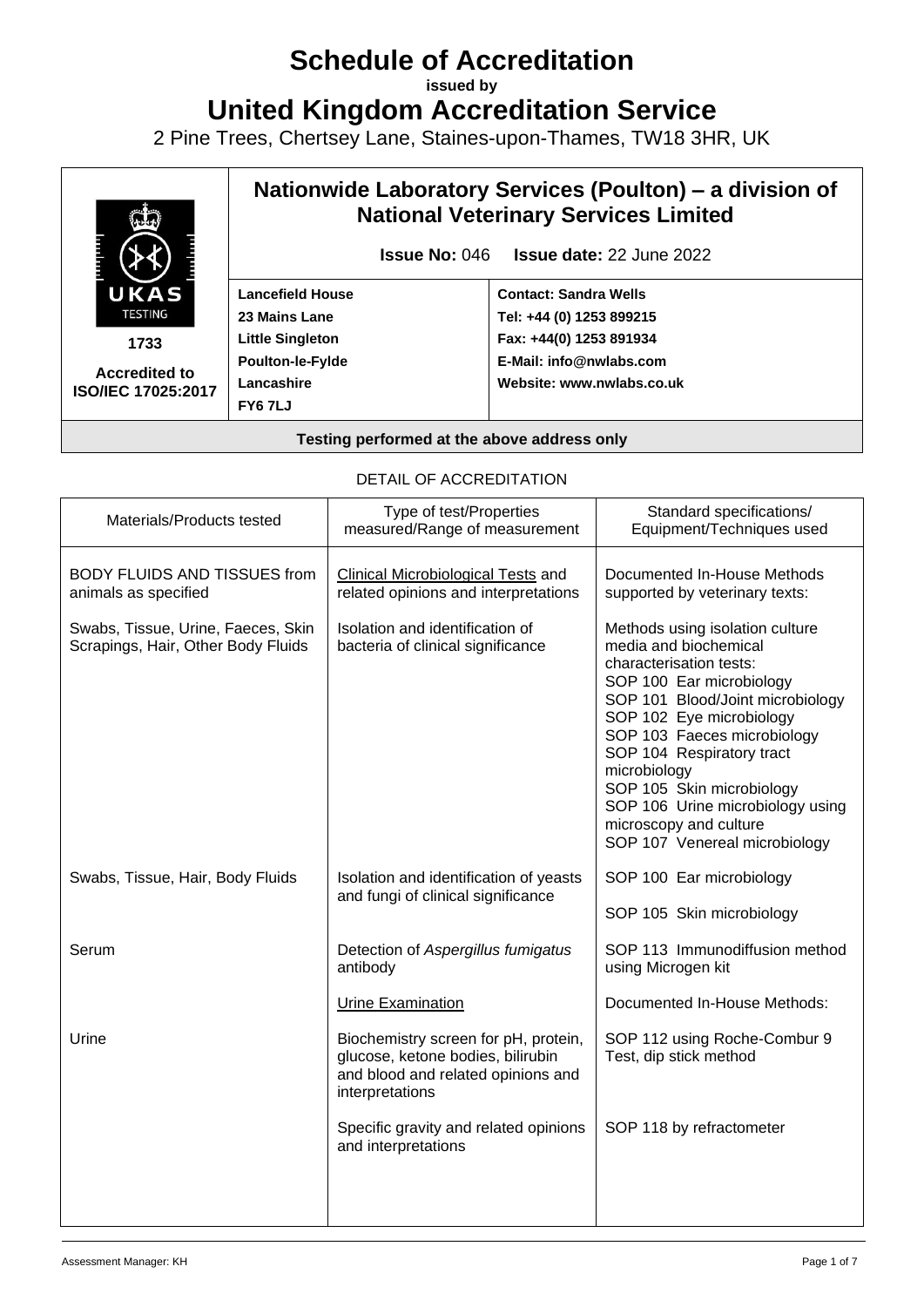

2 Pine Trees, Chertsey Lane, Staines-upon-Thames, TW18 3HR, UK

# **Nationwide Laboratory Services (Poulton) – a division of National Veterinary Services Limited**

**1733 Accredited to ISO/IEC 17025:2017**

**Issue No:** 046 **Issue date:** 22 June 2022

| Materials/Products tested                                                                   | Type of test/Properties<br>measured/Range of measurement                                                                                                                                                                                                     | Standard specifications/<br>Equipment/Techniques used                                                              |
|---------------------------------------------------------------------------------------------|--------------------------------------------------------------------------------------------------------------------------------------------------------------------------------------------------------------------------------------------------------------|--------------------------------------------------------------------------------------------------------------------|
| <b>BODY FLUIDS AND TISSUES from</b><br>animals as specified (cont'd)                        | <b>Haematology Tests and related</b><br>opinions and interpretations                                                                                                                                                                                         | Documented In-House Methods<br>supported by veterinary texts:                                                      |
| Whole Blood with Anticoagulant<br>(EDTA, heparin or sodium citrate),<br><b>Blood Smears</b> | Differential white blood cell count                                                                                                                                                                                                                          | SOP 114, Microscopic examination<br>of a stained smear                                                             |
|                                                                                             | Assessment of red blood cell<br>morphology<br>Assessment of platelet numbers<br>and morphology                                                                                                                                                               |                                                                                                                    |
| Whole Blood with Anticoagulant<br>(EDTA, heparin or sodium citrate)                         | <b>Total Blood Cell Count</b><br><b>Total White Cell Count</b><br>Haemoglobin<br>MCV (Mean corpuscular volume)<br>MCHC (Mean corpuscular<br>heamoblobin concentration)<br>MCH (Mean corpuscular<br>haemoglobin)<br>PCV (Packed cell volume) /<br>Haematocrit | SOP 154 using automated<br>Advia 2120 analyser                                                                     |
|                                                                                             | Automated Reticulocyte count<br>Automated Differential count                                                                                                                                                                                                 | <b>SOP 155</b><br><b>SOP 151</b>                                                                                   |
|                                                                                             | <b>Manual Haematocrit</b>                                                                                                                                                                                                                                    | SOP 085 Micro-haematocrit<br>centrifuge method                                                                     |
|                                                                                             | One Step Prothrombin Time                                                                                                                                                                                                                                    | SOP 001 Automated coagulation<br>testing using Amelung Micro<br>Coagulator                                         |
|                                                                                             | Activated Partial Thromboplastin<br>Time                                                                                                                                                                                                                     | SOP 002 Automated coagulation<br>testing using Amelung Micro<br>Coagulator                                         |
| <b>BODY FLUIDS AND TISSUES from</b><br>animals as specified (cont'd)                        | Parasitology Tests and related<br>opinions and interpretations                                                                                                                                                                                               | Documented In-House Methods<br>supported by veterinary texts:                                                      |
| Faeces                                                                                      | Detection and/or Identification and<br>Enumeration of helminths and<br>protozoa of clinical significance                                                                                                                                                     | SOP 108 using microscopy<br>techniques (Cryptosporidia screen<br>using auramine phenol and<br>confirmation by MZN) |
| Faeces                                                                                      | Detection and Identification of<br>parasitic larvae                                                                                                                                                                                                          | SOP 108 using Baerman method                                                                                       |
|                                                                                             |                                                                                                                                                                                                                                                              |                                                                                                                    |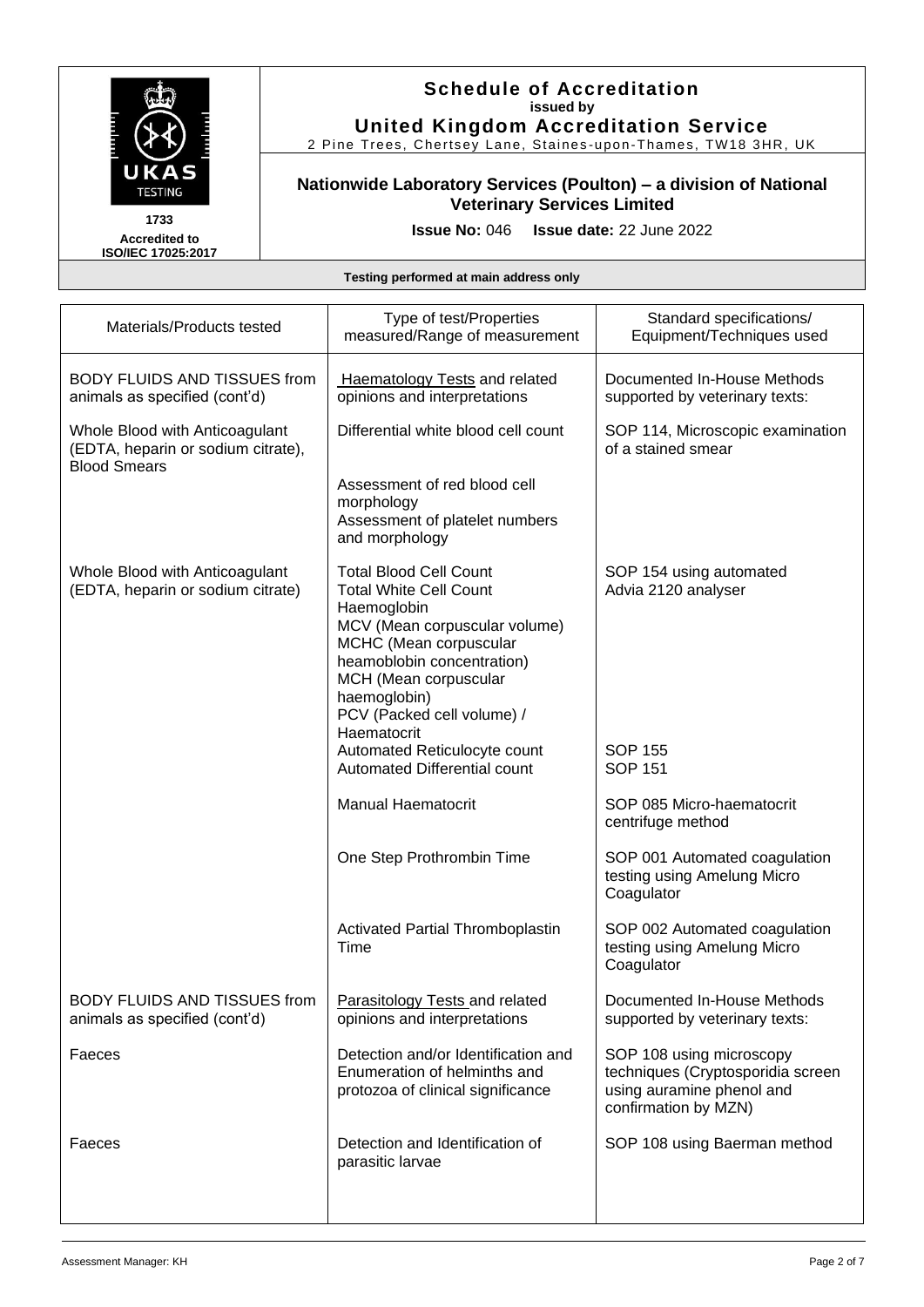

2 Pine Trees, Chertsey Lane, Staines -upon -Thames, TW18 3HR, UK

# **Nationwide Laboratory Services (Poulton) – a division of National Veterinary Services Limited**

**1733 Accredited to ISO/IEC 17025:2017**

**Issue No:** 046 **Issue date:** 22 June 2022

| Materials/Products tested                                            | Type of test/Properties<br>measured/Range of measurement                      | Standard specifications/<br>Equipment/Techniques used                          |
|----------------------------------------------------------------------|-------------------------------------------------------------------------------|--------------------------------------------------------------------------------|
| <b>BODY FLUIDS AND TISSUES from</b><br>animals as specified (cont'd) | <b>Parasitology Tests and related</b><br>opinions and interpretations(Cont'd) | Documented In-House Methods<br>supported by veterinary texts:                  |
| Faeces                                                               | Enumeration of eggs and cysts,<br>fluke ova and cysts (worm egg<br>count)     | SOP 108 using McMaster flotation                                               |
| Skin Scrapings, Hair Samples                                         | Identification of arthropods of<br>clinical significance                      | SOP 109 using microscopy<br>techniques                                         |
|                                                                      | <b>Biochemistry Tests and related</b><br>opinions and interpretations         |                                                                                |
| Blood, Serum, Plasma, Urine, as<br>specified in individual SOPs      | Biochemical analysis:                                                         | SOP 200 Beckman Coulter<br>DxC700AU analyser and specific<br>SOP <sub>s:</sub> |
|                                                                      | Alanine Aminotransferase (ALT)                                                | <b>SOP 201</b>                                                                 |
|                                                                      | Albumin                                                                       | <b>SOP 202</b>                                                                 |
|                                                                      | Alkaline phosphatase (ALP)                                                    | <b>SOP 203</b>                                                                 |
|                                                                      | Alpha amylase                                                                 | <b>SOP 204</b>                                                                 |
|                                                                      | Aspartate aminotransferase (AST)                                              | <b>SOP 205</b>                                                                 |
|                                                                      | <b>Bile acid</b>                                                              | <b>SOP 206</b>                                                                 |
|                                                                      | Bilirubin - direct                                                            | <b>SOP 207</b>                                                                 |
|                                                                      | Bilirubin - total                                                             | <b>SOP 208</b>                                                                 |
|                                                                      | Calcium                                                                       | <b>SOP 209</b>                                                                 |
|                                                                      | Cholesterol                                                                   | <b>SOP 210</b>                                                                 |
|                                                                      | Creatinine                                                                    | <b>SOP 211</b>                                                                 |
|                                                                      | Creatinine Kinase (CK NAC)                                                    | SOP 212                                                                        |
|                                                                      | Fructosamine                                                                  | <b>SOP 214</b>                                                                 |
|                                                                      | Gamma-glutamyl transpeptidase<br>(GGT)                                        | <b>SOP 215</b>                                                                 |
|                                                                      | Glucose                                                                       | <b>SOP 216</b>                                                                 |
|                                                                      | Glutamate dehydrogenase (GLDH)                                                | <b>SOP 217</b>                                                                 |
|                                                                      | Lactate dehydrogenase (LDH)                                                   | <b>SOP 218</b>                                                                 |
|                                                                      | Lipase                                                                        | <b>SOP 219</b>                                                                 |
|                                                                      | Magnesium                                                                     | <b>SOP 220</b>                                                                 |
|                                                                      | Phenobarbital                                                                 | <b>SOP 222</b>                                                                 |
|                                                                      | Phosphorus (inorganic phosphate)                                              | <b>SOP 223</b>                                                                 |
|                                                                      | Total protein                                                                 | <b>SOP 225</b>                                                                 |
|                                                                      | Triglycerides                                                                 | <b>SOP 227</b>                                                                 |
|                                                                      | Urea                                                                          | <b>SOP 228</b>                                                                 |
|                                                                      | Uric acid                                                                     | <b>SOP 229</b>                                                                 |
| Blood, Serum, Plasma, Urine                                          | Electrolyte determination:<br>Chloride, Potassium and Sodium                  | SOP 213                                                                        |
| CSF, Urine                                                           | Total protein pyrogallol red                                                  | <b>SOP 226</b>                                                                 |
|                                                                      |                                                                               |                                                                                |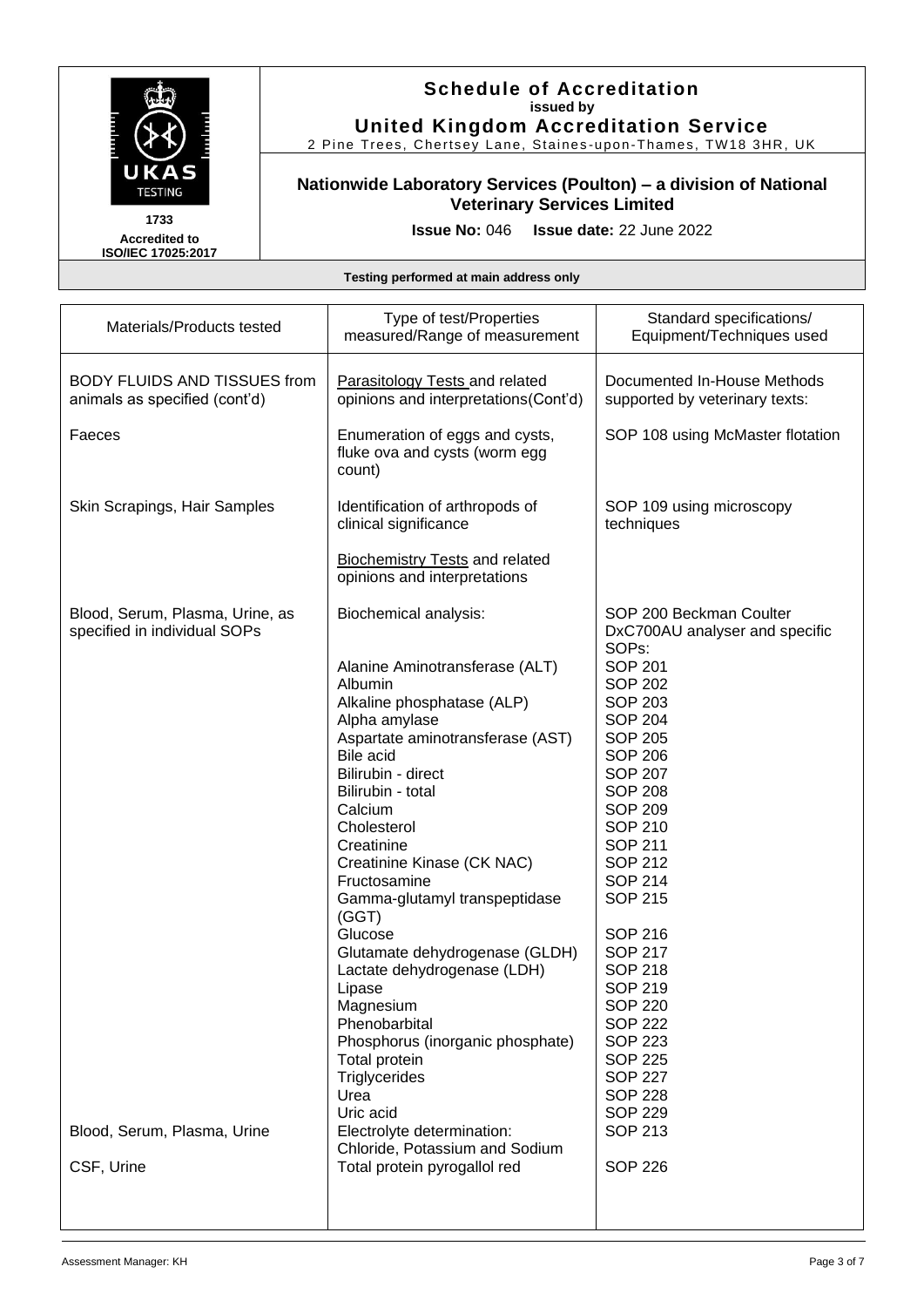

2 Pine Trees, Chertsey Lane, Staines -upon -Thames, TW18 3HR, UK

# **Nationwide Laboratory Services (Poulton) – a division of National Veterinary Services Limited**

**1733 Accredited to ISO/IEC 17025:2017**

**Issue No:** 046 **Issue date:** 22 June 2022

| Materials/Products tested                                            | Type of test/Properties<br>measured/Range of measurement                       | Standard specifications/<br>Equipment/Techniques used                                                                                             |
|----------------------------------------------------------------------|--------------------------------------------------------------------------------|---------------------------------------------------------------------------------------------------------------------------------------------------|
| <b>BODY FLUIDS AND TISSUES from</b><br>animals as specified (cont'd) | <b>Biochemistry Tests and related</b><br>opinions and interpretations (cont'd) | Documented In-House Methods<br>supported by veterinary texts:                                                                                     |
| Serum, Plasma                                                        | Hormone assays:                                                                | SOPs using chemiluminescent                                                                                                                       |
|                                                                      | Canine TSH<br>Cortisol<br>Progesterone                                         | method using Immulite 2000:<br>SOP <sub>98</sub><br><b>SOP 117</b><br><b>SOP 124</b>                                                              |
| (Canine/Feline)                                                      | Thyroxine (T4)                                                                 | <b>SOP 003</b>                                                                                                                                    |
| <b>FOODS</b>                                                         | <b>Microbiological Tests</b>                                                   |                                                                                                                                                   |
|                                                                      | Detection of:                                                                  |                                                                                                                                                   |
|                                                                      | Listeria spp including species<br>identification                               | In-House Method SM 28 using<br>Fraser broth enrichment and<br>selective plating using ALOA Agar<br>and Palcam Agar with confirmation<br>using API |
|                                                                      | Salmonella spp                                                                 | Method SM 05 based on<br>BS EN ISO 6579-1:2017+A1:2020                                                                                            |
|                                                                      | Enumeration of:                                                                |                                                                                                                                                   |
|                                                                      | Bacillus cereus (presumptive)                                                  | Method SM 11 based on<br>BS EN ISO 7932:2004+A1:2020                                                                                              |
|                                                                      | Coliforms (presumptive)                                                        | Method SM 02 based on<br>BS ISO 4832:2006                                                                                                         |
|                                                                      | Clostridium perfringens and sulphite<br>reducing bacteria                      | Method SM 29 based on<br>BS EN ISO 7937:2004                                                                                                      |
|                                                                      | Enterobacteriaceae (presumptive)                                               | Method SM 10 based on BS EN<br>ISO 21258-02:2017                                                                                                  |
|                                                                      | Enterococci                                                                    | In-house method SM08                                                                                                                              |
|                                                                      | Escherichia coli (beta-<br>glucuronidase positive)                             | Method SM 25 based on<br>BS ISO 16649-2:2001                                                                                                      |
|                                                                      | Listeria spp including species<br>identification                               | In-House Method SM 27 using<br>BPW or Fraser broth enrichment<br>and selective plating using Palcam<br>Agar with confirmation using API           |
|                                                                      |                                                                                |                                                                                                                                                   |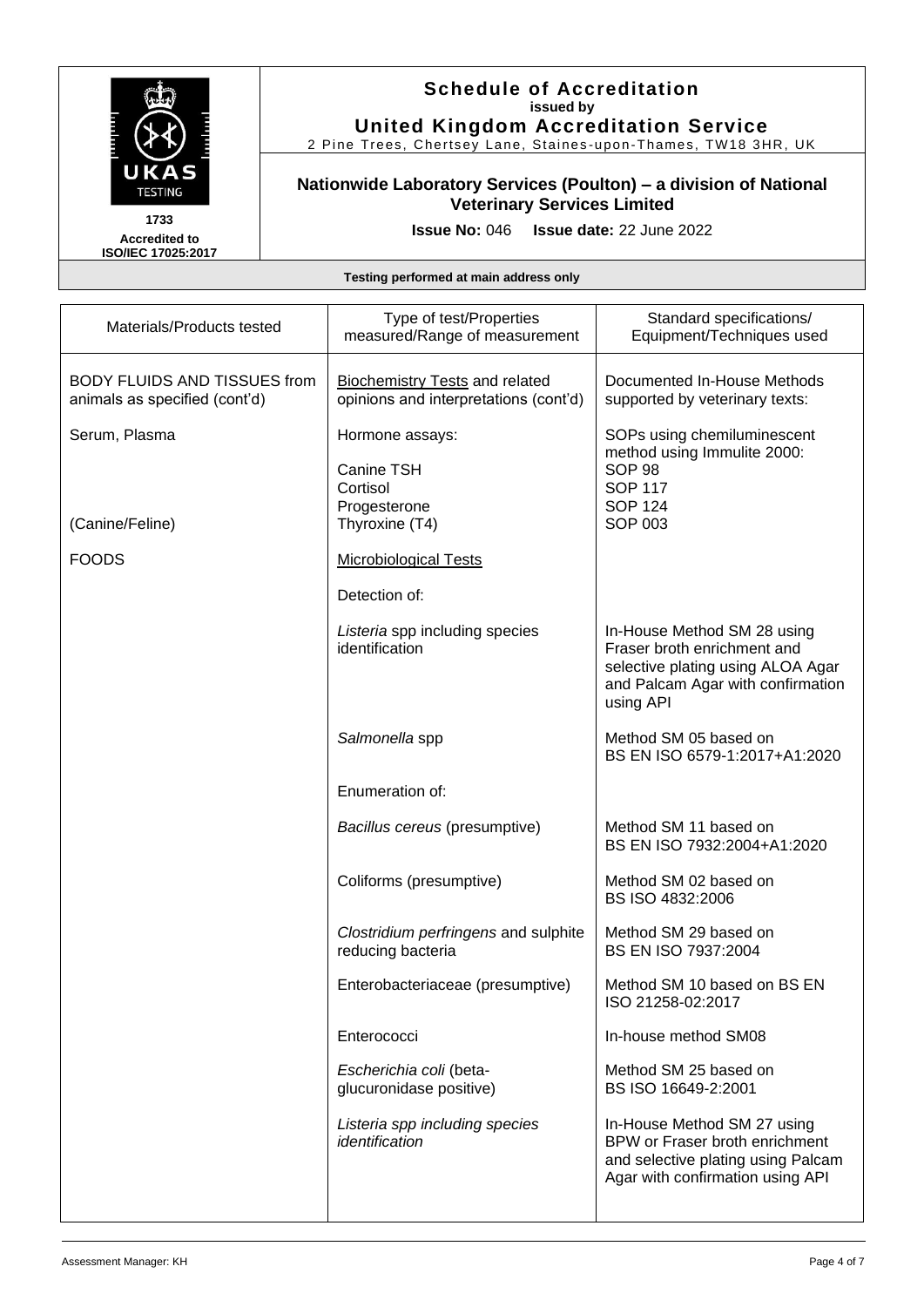

**Accredited to ISO/IEC 17025:2017**

### **Schedule of Accreditation issued by United Kingdom Accreditation Service**

2 Pine Trees, Chertsey Lane, Staines-upon-Thames, TW18 3HR, UK

# **Nationwide Laboratory Services (Poulton) – a division of National Veterinary Services Limited**

**Issue No:** 046 **Issue date:** 22 June 2022

| Materials/Products tested  | Type of test/Properties<br>measured/Range of measurement | Standard specifications/<br>Equipment/Techniques used                                                                                             |
|----------------------------|----------------------------------------------------------|---------------------------------------------------------------------------------------------------------------------------------------------------|
| FOODS (cont'd)             | Microbiological Tests (cont'd)                           |                                                                                                                                                   |
|                            | Enumeration of:                                          |                                                                                                                                                   |
|                            | Staphylococcus aureus                                    | Method SM 07 based on<br>BS EN ISO 6888-1:2021                                                                                                    |
|                            | Total Aerobic Colony Count at 30°C                       | Method SM 01 based on<br>BS EN ISO 4833-2:2013                                                                                                    |
|                            | <b>Yeasts and Moulds</b>                                 | Documented in-house method SM<br>12 using YEDCA agar (yeast<br>extract, dextrose, chloramphenicol)                                                |
|                            | Pseudomonas species<br>(presumptive)                     | SM 18 Method based on<br>BS EN ISO 13720:2010                                                                                                     |
| <b>ENVIRONMENTAL SWABS</b> | Detection of:                                            |                                                                                                                                                   |
|                            | Listeria spp. including species<br>identification        | In-House Method SM 28 using<br>Fraser broth enrichment and<br>selective plating using ALOA Agar<br>and Palcam Agar with confirmation<br>using API |
|                            | Salmonella spp                                           | Method SM 05 based on<br>BS EN ISO 6579-1:2017+A1:2020                                                                                            |
|                            | Enumeration of:                                          |                                                                                                                                                   |
|                            | Bacillus cereus (presumptive)                            | Method SM 11 based on<br>BS EN ISO 7932:2004+A1:2020                                                                                              |
|                            | Coliforms (presumptive)                                  | Method SM 02 based on<br>BS ISO 4832:2006                                                                                                         |
|                            | Enterobacteriaceae (presumptive)                         | Method SM 10 based on BS EN<br>ISO 21258-02:2017                                                                                                  |
|                            | Enterococci                                              | In-house method SM 08                                                                                                                             |
|                            | Escherichia coli (beta-<br>glucuronidase positive)       | Method SM 25 based on<br>BS ISO 16649-2:2001                                                                                                      |
|                            |                                                          |                                                                                                                                                   |
|                            |                                                          |                                                                                                                                                   |
|                            |                                                          |                                                                                                                                                   |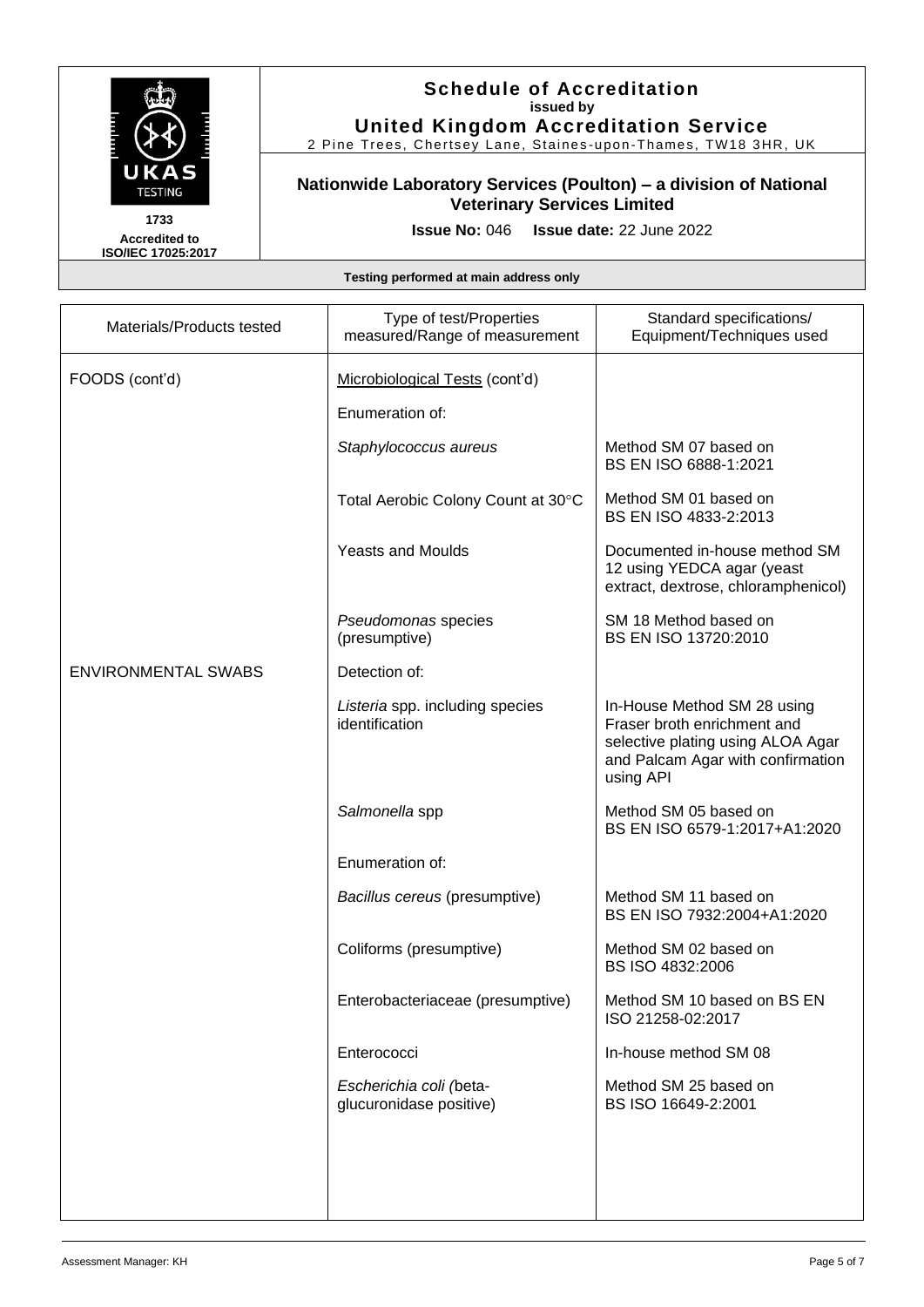

2 Pine Trees, Chertsey Lane, Staines -upon -Thames, TW18 3HR, UK

# **Nationwide Laboratory Services (Poulton) – a division of National Veterinary Services Limited**

**Accredited to ISO/IEC 17025:2017** **Issue No:** 046 **Issue date:** 22 June 2022

| Materials/Products tested              | Type of test/Properties<br>measured/Range of measurement | Standard specifications/<br>Equipment/Techniques used                                                       |
|----------------------------------------|----------------------------------------------------------|-------------------------------------------------------------------------------------------------------------|
| <b>ENVIRONMENTAL SWABS</b><br>(cont'd) | Microbiological Tests (cont'd)                           |                                                                                                             |
|                                        | Enumeration of: (cont'd)                                 |                                                                                                             |
|                                        | Listeria spp including species<br>identification         | In House Method SM 27                                                                                       |
|                                        | Staphylococcus aureus                                    | Method SM 07 based on<br>BS EN ISO 6888-1:2021                                                              |
|                                        | Total Aerobic Colony Count at<br>$30^{\circ}$ C          | Method SM 01 based on<br>BS EN ISO 4833-2:2013                                                              |
|                                        | <b>Yeasts and Moulds</b>                                 | Documented in-house method<br>SM 12 based using YEDCA (yeast<br>extract, dextrose, chloramphenicol<br>agar) |
|                                        | Pseudomonas species<br>(presumptive)                     | Method SM 18 based on<br>BS EN ISO 13720:2010                                                               |
| WATER, Potable                         | <b>Microbiological Tests</b>                             | Documented In-House Methods<br>based on The Microbiology of<br>Drinking Water (MDW),                        |
|                                        | Enumeration of:                                          | <b>Environment Agency</b>                                                                                   |
|                                        | Coliforms (total)                                        | Method SMWM 02 using membrane<br>filtration based on MDW, 2016,<br>Part 4                                   |
|                                        | Escherichia coli                                         | Method SMWM 02 using membrane<br>filtration based on MDW, 2016,<br>Part 4                                   |
|                                        | Presumptive Enterococci                                  | Method SMWM 03 using membrane<br>filtration based on MDW, 2012,<br>Part 5                                   |
|                                        | Pseudomonas aeruginosa                                   | Method SMWM 04 using membrane<br>filtration based on MDW, 2015, Part<br>8                                   |
|                                        | Total Aerobic Colony Count at 22°C<br>and 37°C           | Method SMWM01 using plate<br>method, based on MDW, 2020, Part<br>$\overline{7}$                             |
|                                        |                                                          |                                                                                                             |